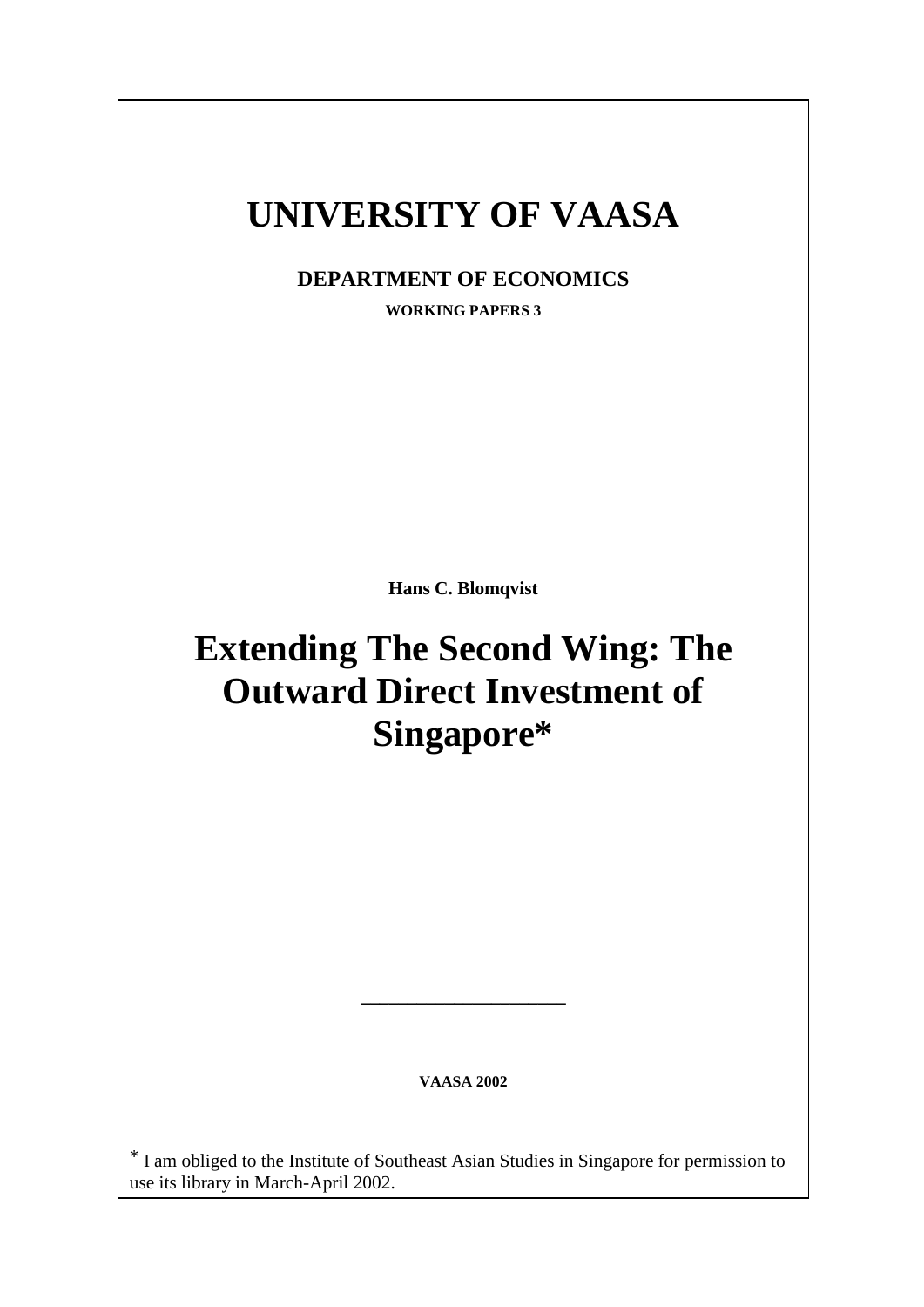#### **CONTENTS**

| <b>ABSTRACT</b>                                    | 3              |
|----------------------------------------------------|----------------|
| 1. INTRODUCTION                                    | $\overline{4}$ |
| 2. STATISTICS ON SINGAPORE'S FDI                   | $\overline{A}$ |
| 3. SINGAPORE'S OUTWARD FDI: AN OVERVIEW            | $\tau$         |
| <b>4. GOVERNMENT POLICY ON OUTWARD FDI</b>         | 9              |
| 5. EXPLAINING SINGAPORE'S FDI: EARLIER RESEARCH    | 10             |
| <b>6. DETERMINANTS OF SINGAPORE'S OUTWARD FDI:</b> |                |
| AN EMPIRICAL STUDY                                 | 12             |
| 7. CONCLUSIONS                                     | 16             |
| <b>REFERENCES</b>                                  |                |

## **ABSTRACT**

Hans C. Blomqvist (2002). Extending The Second Wing: The Outward Direct Investment of Singapore. University of Vaasa, Department of Economics Working Papers 3, 18 p.

The outward FDI of Singapore have increased rapidly during the last few decades, a development that strongly contributes to deeper integration of the country's economy with that of other countries in the region. A good deal of investment is targeting other parts of the world as well, especially Western Europe and the United States. Among the reasons for the increasing FDI have been mentioned the small domestic markets, the high costs of labor and land the opportunities that are emerging in neighbouring countries. Moreover, it has been Government policy to promote building an "external wing" for Singapore. In terms of equity capital this "wing" now corresponds to about 12 percent of the domestic economy of Singapore. In this paper an attempt at explaining the determinants of Singapore's FDI using a systematic econometric approach was made. The results suggest that access to (more or less) protected markets does not seem to be important for Singapore investors. The labor costs seem to play some role, however, as can be expected, but membership in ASEAN does not, as such, encourage Singapore FDI. Much of the variation in FDI to different countries remains unexplained, however. Although one may speculate about the role of national security strategy as a reason for this, we do not really know to what extent this may be the case. Finally, because of statistical reasons, as well as due to a somewhat shaky theoretical framework, the results should be interpreted with great caution and are, at best, tentative. More research is certainly needed before more solid arguments can be presented.

Key words: Singapore, foreign direct investment.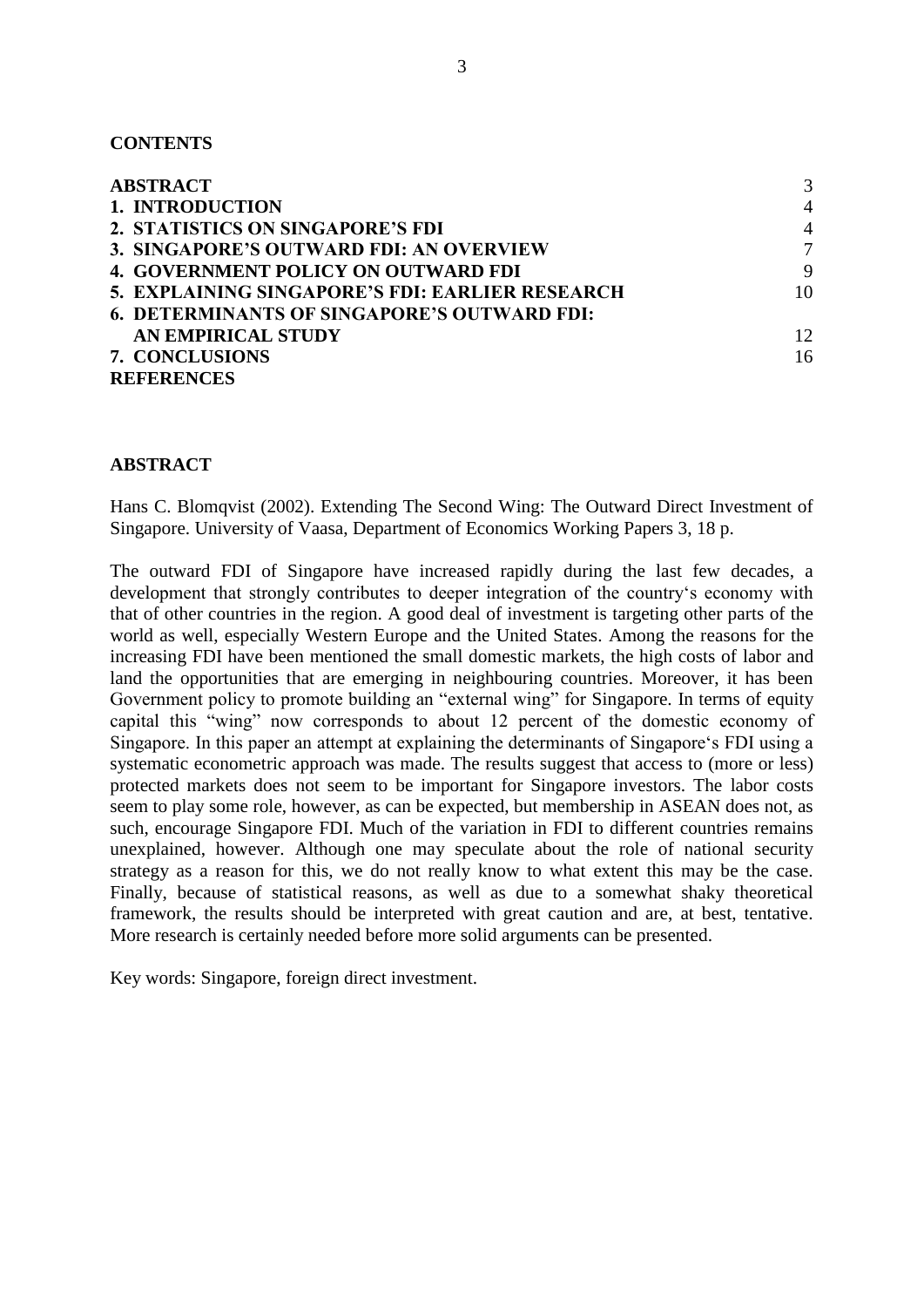#### **1. INTRODUCTION**

Anybody who discusses foreign direct investment (FDI) in the context of Singapore is probably inclined to think in terms of inward investment into the Republic. After all, Singapore is one of the leading recipients of FDI in Asia and is known to have been able to utilise multinational firms as an effective device for development. However, the country has become an increasingly important source of outward investment as well, a large part of which has been made in the Asia Pacific region. In fact, Singapore's outward FDI have not been much smaller than its inward FDI during recent years (UNCTAD 2001). This is another, and more deep-going form of regional integration than mere intra-regional trade.

The reasons for Singapore's FDI are not difficult to envisage at a general level. The problem of a small domestic market, paired with rapidly changing comparative advantages, forces structural changes that can partly be taken care of by locating production in neighbouring countries. Investment in developed countries, in turn, may be related to technology transfer: Acquiring new technology may be facilitated by operating in already advanced countries (cf. Dunning, van Hoesel and Narula 1998). From the mid 1980s on the Government began to stress the need for companies to go regional (see, e.g., Sitathan 2002) and in the early 1990s the Singapore government embarked on an explicit strategy of developing an external economy, a "second wing" in order to utilise opportunities in the region and to reduce the vulnerability of the economy. Considerable investment in the developed market economies has taken place as well.

Despite the availability of a good statistical database very little has actually been written about Singapore's outward FDI. The objective of this paper is therefore twofold. First, the objective is to give a descriptive account of the FDI during the last couple of decades, which is the period covered by available data. Second, some tentative attempts at understanding the driving forces of the investment are undertaken, with the starting point in the theories of foreign investment.

## **2. STATISTICS ON SINGAPORE'S FDI**

Data on Singapore's FDI are available from 1976 in the Government publication Singapore's Investment Abroad (Government of Singapore, various years). The statistics give data on several aspects of foreign investment such as geographical and industrial distribution, number of affiliates, domestic versus foreign-owned firms as investors, etc. However, due to the development of survey method and coverage the information available has become more complete but, at the same time not entirely comparable over the whole period. (Government of Singapore 1995: 13).

The statistics presently distinguish between the following categories of FDI:

D1 (Direct investment) = Paid-up shares in overseas subsidiaries and associates  $+$  net amount due from foreign branches;

D2 (Direct equity investment) =  $D1$  + attributable reserves of overseas subsidiaries and associates;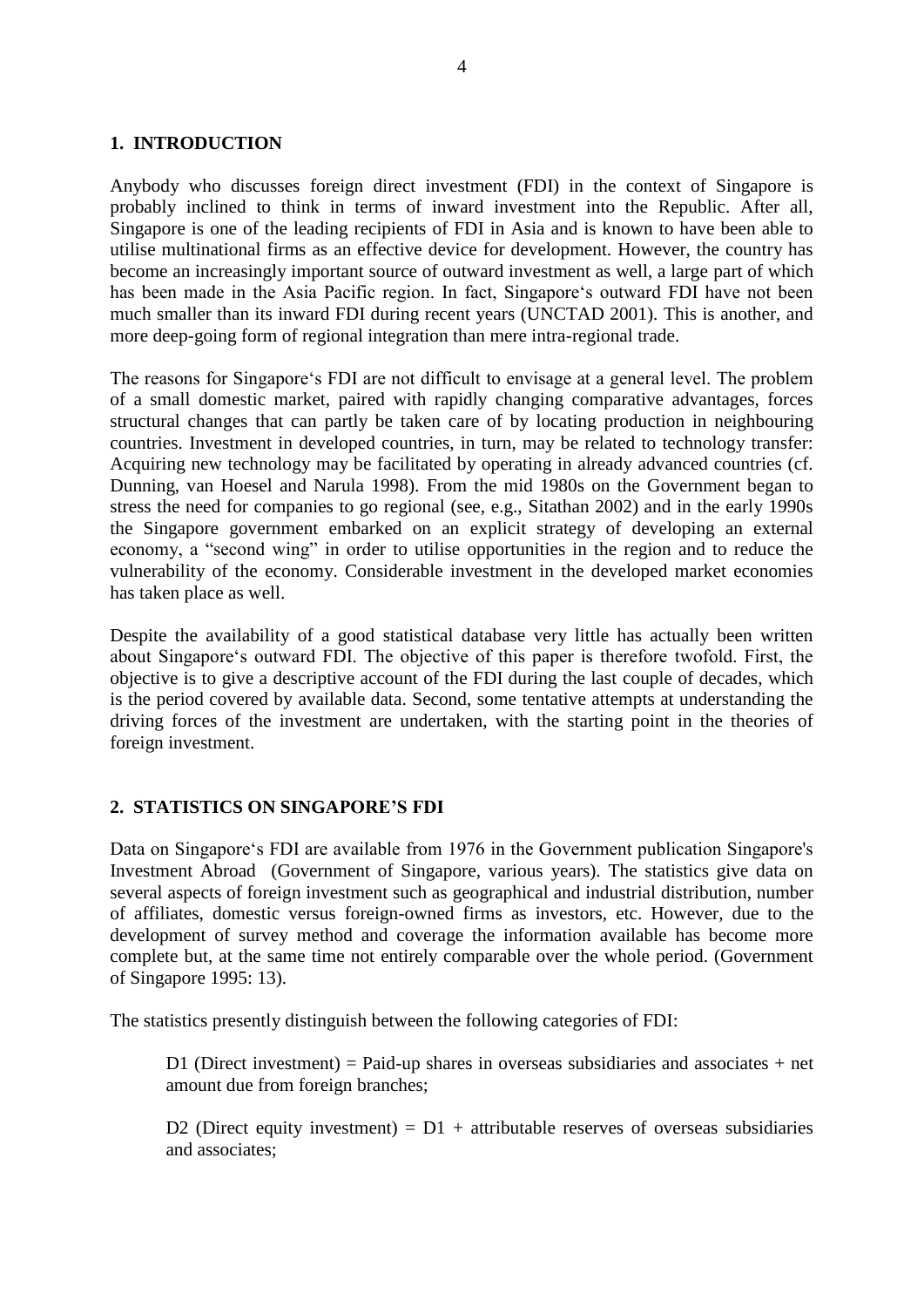D3 (Total direct investment) =  $D2$  + lending to overseas subsidiaries and associates (Govt of Singapore 1995:13).

The figures up to 1990 cover only D1. From 1990 information on D3 (and D2) is available as well. The emphasis of the statistics is on FDI stock. The relation between D1 and D3 was around 70 percent in the 70s but has subsequently declined and stabilised between 50 and 60 percent (Govt of Singapore, various years). Financial institutions were covered by the survey for the first time in 1994, which partly explains the observed jump in FDI figures that year (see below).

Compared to FDI statistics of other countries the quality of the Singapore figures is good. However, errors and omissions cannot be ruled out entirely and the available figures are not complete in some important respects (such as geographical distribution). In particular it may be noted that a sizeable part of the Singapore FDI are in overseas holding companies<sup>1</sup>, whose further activities remain largely unknown.

<sup>1</sup> For example, in 1999 the financial sector represented about 57 percent of total FDI. We know that this sector consists "mainly" of holding companies, but the exact share is not reported.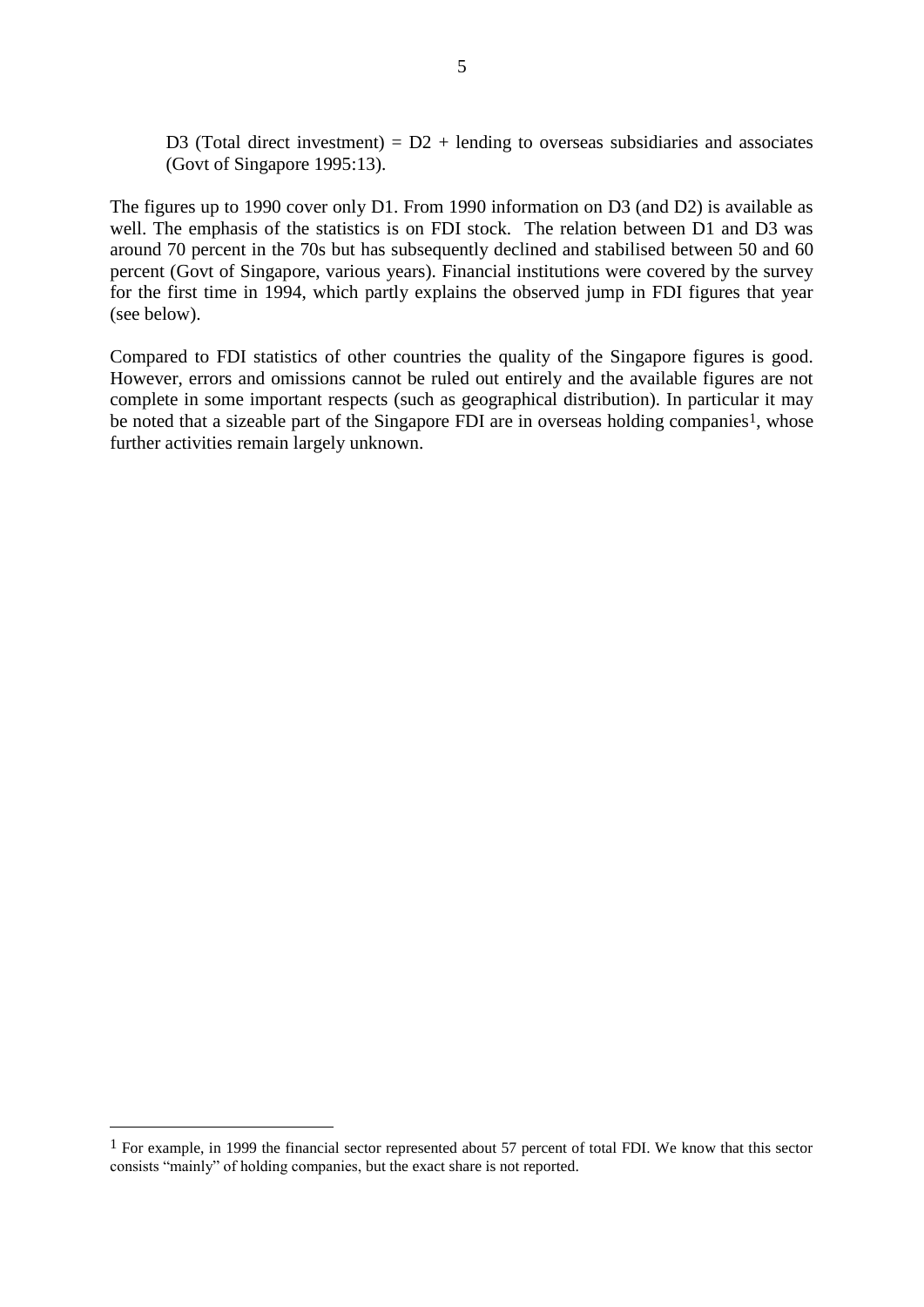

Figure 1. Singapore's FDI, 1981–1999 (equity investment, stock), million S\$

Note: Due to changes in firm and factual coverage there are discontinuities in 1990 and 1994.

Figure 2. External equity investment as a percentage of domestic equity capital, various years



Note: Due to changes in firm and factual coverage there are discontinuities in 1990 and 1994.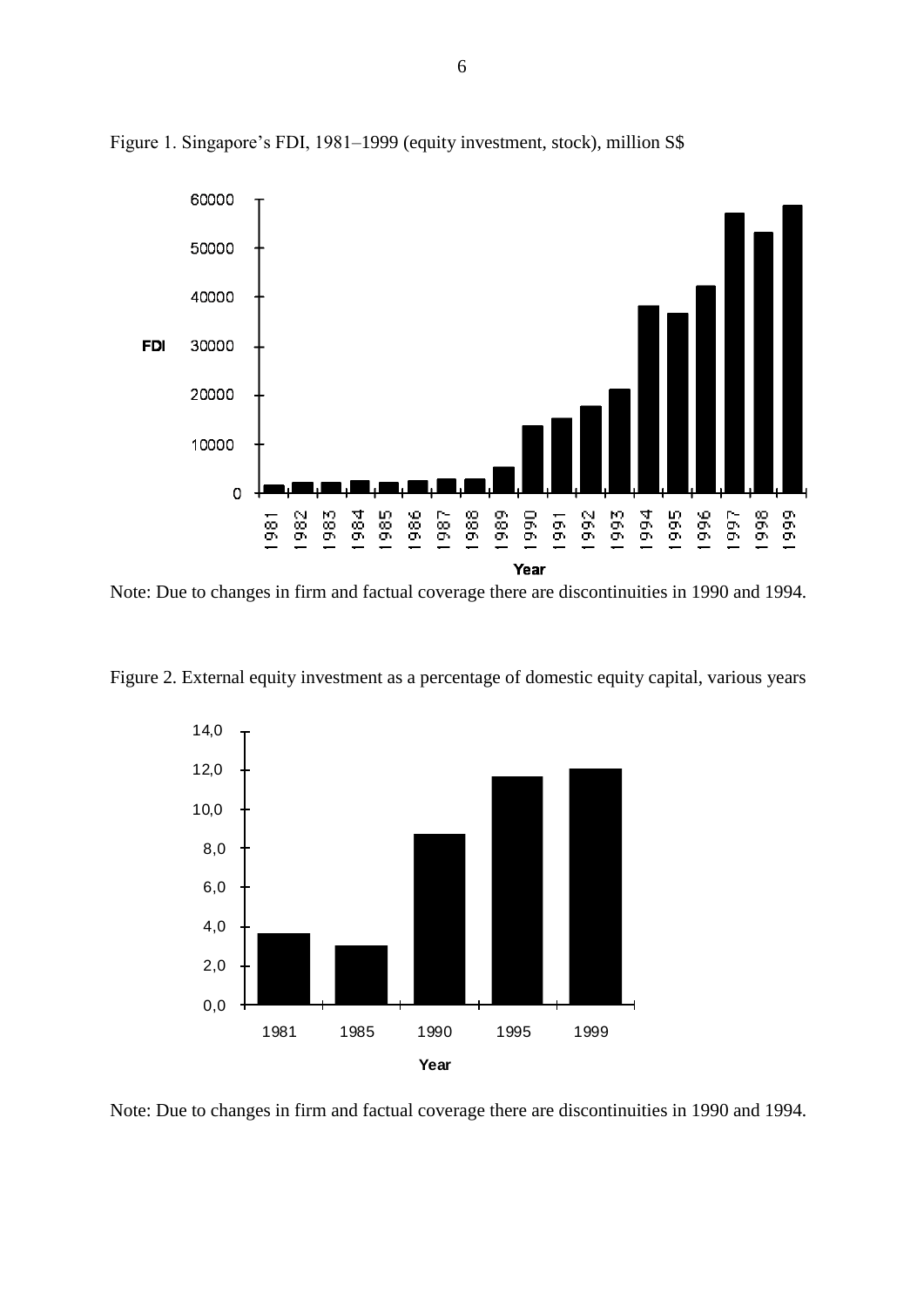#### **3. SINGAPORE'S OUTWARD FDI: AN OVERVIEW**

As shown in Figure 1, Singapore's outward FDI have grown at an impressive rate since he early 80s—even considering existing discontinuities in the data series<sup>2</sup>. The relative size of the "second wing" can be approximated by relating the outward equity investment to the value of domestic equity capital in Singapore. The increase has been considerable over the years, as evident from Figure 2. However, due to changes in coverage of the FDI surveys the actual increase has been somewhat less impressive than suggested by the figure. During recent years, the relation has been around 12 percent. (The ratio of D3 to GDP in 1995 was 38.1 percent.) Whether this is a satisfactory figure or not, given the strategic goal of the Government, mentioned above, is unclear and has not, to the best of my knowledge, been commented on.

Table 1 illustrates the regional distribution the Republic's outward equity investment. While the Singapore FDI has always had, and still has, a strong Asian bias, this emphasis has been on the decrease over the years. About 60 percent of the country's FDI still goes to Asia, as compared to close to 80 percent twenty years ago. There has been a gradual structural change in this investment, however. Despite the fact that ASEAN has admitted more members over the years and now comprises all ten countries of Southeast Asia, its relative share has been on the decline trend wise, with the interesting exception of the early 90s, which saw an increase. The AFTA agreement, which was conceived in 1992, is a possible reason for this. Another factor is the SIJORI "growth triangle"<sup>3</sup>. Okposin (1999: 154) estimates the share of SIJORI in Singapore's FDI in ASEAN at more than 50 percent. The figure seems plausible but it is uncertain what the estimate is based on. The great advantage of SIJORI is the combination of cheap labor costs and closeness to the advanced urban services of Singapore (see, e.g., Pomfret 1996). The ascendance of "other Asia" as a host for Singaporean FDI reflects, of course, the increasing importance of China, combined with economic weakness of Southeast Asia after the Asian crisis, and its is likely that the share of this category will continue to increase for some time.

The developed economies of Europe and the United States are fairly important directions for Singapore FDI as well. In this case it is likely that access to technology and other know-how plays a role, not only production and market related advantages. Although the Singapore economy is usually regarded as very US oriented the share of Europe as a host for FDI is actually, and somewhat surprisingly, more prominent. The category of "others" has mostly represented between 20 and 30 percent. This is a disparate group as tax havens, type Cayman Islands, are included here.

<sup>2</sup> This notwithstanding, its *relative* importance in the region comprising South, East and Southeast Asia has declined (because of increasing investment from China (incl. Hong Kong) and Taiwan). In 1996, before the Asian crisis, Singapore's share of the outward FDI flow from this region was about 14 percent. in 2002 only 5 percent. There are large year-to-year variations, though.

<sup>3</sup> SIJORI is a semi-formal subregional co-operation zone comprising Singapore, the Malaysian state of Johor and the Indonesian Riau Province. The term, "growth triangle" was first used by now Prime Minister Goh Chok Tong of Singapore in 1989 (ASEAN Secretariat 1997: 140)and has since been widely used to denote subregional co-operation zones in general.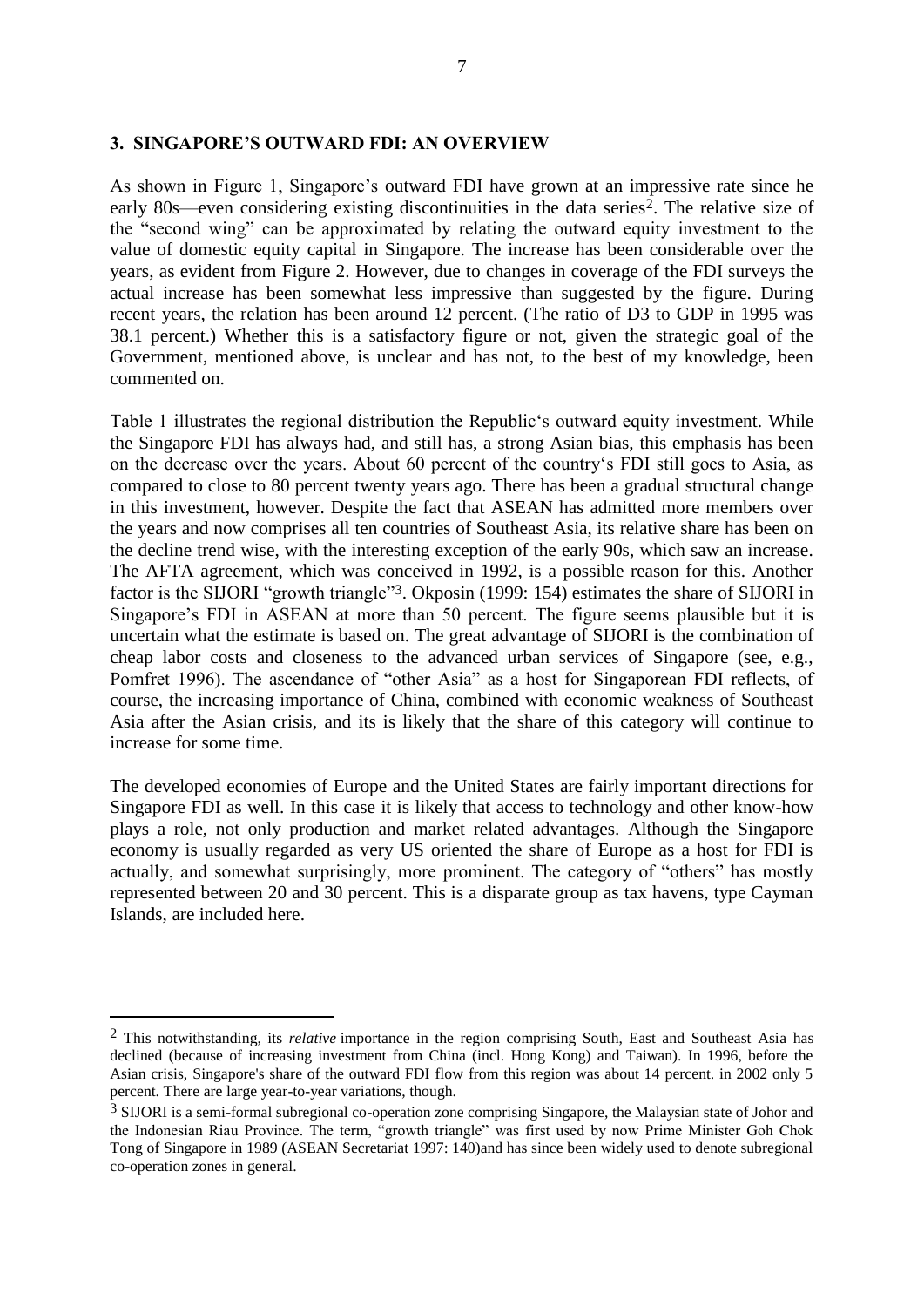|      | <b>ASEAN</b> | <b>Other Asia</b> | <b>Europe</b> | <b>USA</b> | <b>Others</b> |
|------|--------------|-------------------|---------------|------------|---------------|
| 1981 | 64,3         | 12,6              | 3,0           | 1,9        | 18,2          |
| 1982 | 59,1         | 16,9              | 2,8           | 2,1        | 19,1          |
| 1983 | 55,6         | 18,8              | 2,6           | 2,1        | 20,8          |
| 1984 | 55,9         | 19,3              | 3,0           | 2,3        | 19,5          |
| 1985 | 50,2         | 26,1              | 4,0           | 2,9        | 16,9          |
| 1986 | 44,5         | 26,2              | 6,4           | 2,5        | 20,3          |
| 1987 | 39,9         | 24,6              | 12,1          | 2,3        | 21,1          |
| 1988 | 40,6         | 25,0              | 10,1          | 3,6        | 20,7          |
| 1989 | 33,5         | 23,5              | 5,8           | 5,5        | 31,7          |
| 1990 | 26,2         | 25,3              | 8,0           | 5,1        | 35,4          |
| 1991 | 26,3         | 22,4              | 9,1           | 8,6        | 33,6          |
| 1992 | 27,6         | 24,3              | 8,3           | 9,0        | 30,8          |
| 1993 | 27,9         | 26,1              | 7,3           | 8,3        | 30,4          |
| 1994 | 31,8         | 25,9              | 10,3          | 6,3        | 25,8          |
| 1995 | 33,8         | 24,5              | 10,4          | 5,5        | 25,7          |
| 1996 | 29,5         | 27,5              | 12,8          | 5,4        | 24,8          |
| 1997 | 24,2         | 29,6              | 14,2          | 4,6        | 27,4          |
| 1998 | 24,0         | 36,0              | 7,0           | 5,1        | 27,9          |
| 1999 | 23,3         | 35,7              | 8,3           | 6,4        | 26,3          |

Table 1. Geographical distribution of Singapore's FDI (equity investment), 1981–1999, percentages

Note: Due to changes in firm and factual coverage there are discontinuities in 1990 and 1994.

In discussions of Singapore's FDI the fact that a big share of the country's firms are subsidiaries of overseas companies is sometimes mentioned as a factor that implicitly questions whether it is really justified to speak of Singapore's investment. The share of wholly or majority-owned foreign firms has varied somewhat over the years, declining from 54 percent in 1990 to 44 percent of total value in 1998. A regular feature is that the number of foreign affiliates is larger for the wholly or majority-owned domestic firms but the average size of the investment is larger for the foreign firms (Government of Singapore 2001). To the extent FDI are determined by economic incentives, the question whether an investing firm is domestic or foreign should not really matter much, however.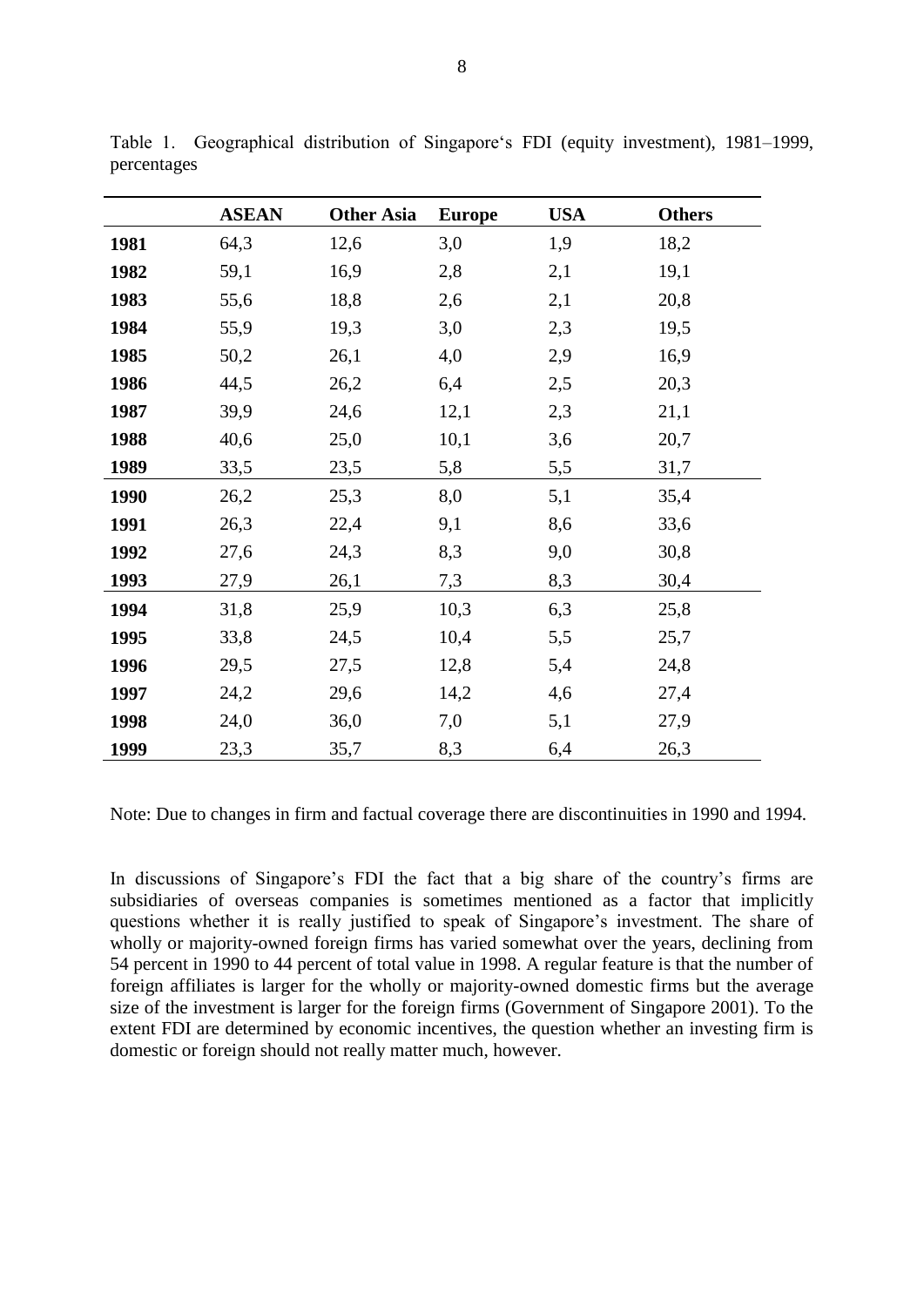## **4. GOVERNMENT POLICY ON OUTWARD FDI**

The Singapore Government's policy on FDI is closely related to its relentless efforts to secure the international competitiveness of the island state. A crucial part of this work is about structural change and industrial upgrading, which, in turn, is a necessary part of successful economic development. When the relative factor endowments of Singapore change, its industrial structure has to change as well. The Government has recognized this pressure towards change and has not tried to keep down, e.g., wages in order to preserve competitiveness in labor-intense industries<sup>4</sup>. This implies that low-end industrial activities, in order to survive, have to move to locations with lower land and labor costs. Less developed neighboring countries with very different comparative advantages are then a solution. Less labor intensive functions—including general management—can be retained in Singapore. At the high end of manufacturing, technology transfer is important. Through FDI in advanced economies Singapore companies may facilitate acquiring of new technology.

The Government's policy towards outward FDI has been geared to facilitating and pioneering establishment of foreign affiliates at both ends of the spectrum. The government-linked companies (GLCs) were not seldom used as spearheads in the process, paving the way for other companies. This activity has probably been of significance as a support for private projects, although it has not always been an unambiguous success (Sitathan 2002). The immediate neighbors as well as other Asian countries (especially China and India) have been emphasized as main target countries. The role of the Government and governmental organizations in changing the mindset of Singaporeans towards venturing overseas has also been important (Sitathan 2002).

After the recession in the mid 1980s the Government began to pay explicit attention to outward FDI. In 1988 the International Direct Investment (IDI) programme was conceived. Incentives included an "overseas tax incentive", allowing firms to cut their losses through tax write-offs, tax exemptions for foreign income repatriated to Singapore as well as feasibility grants for appointing consultants to evaluate FDI opportunities (Okposin 1999: 89).

In 1993 a Committee to Promote Enterprise Overseas was set up. Its work resulted in several suggestions aimed at facilitating venturing overseas for Singapore firms. Obstacles were identified and the merits of various incentives were studied, as well as the possible catalytic role of the Government (Tan 1995).

According to Prime Minister Goh Chok Tong, the key principles for Singapore's regionalization strategy are the following (Tan 1995):

1) Investment should be spread out;

- 2) Investment should build upon strength in the traditional areas;
- 3) Investors should go into markets with a long-term view;

<sup>&</sup>lt;sup>4</sup> During times of recession the Government has often resorted to reducing indirect labour costs, however, as a stabilisation measure.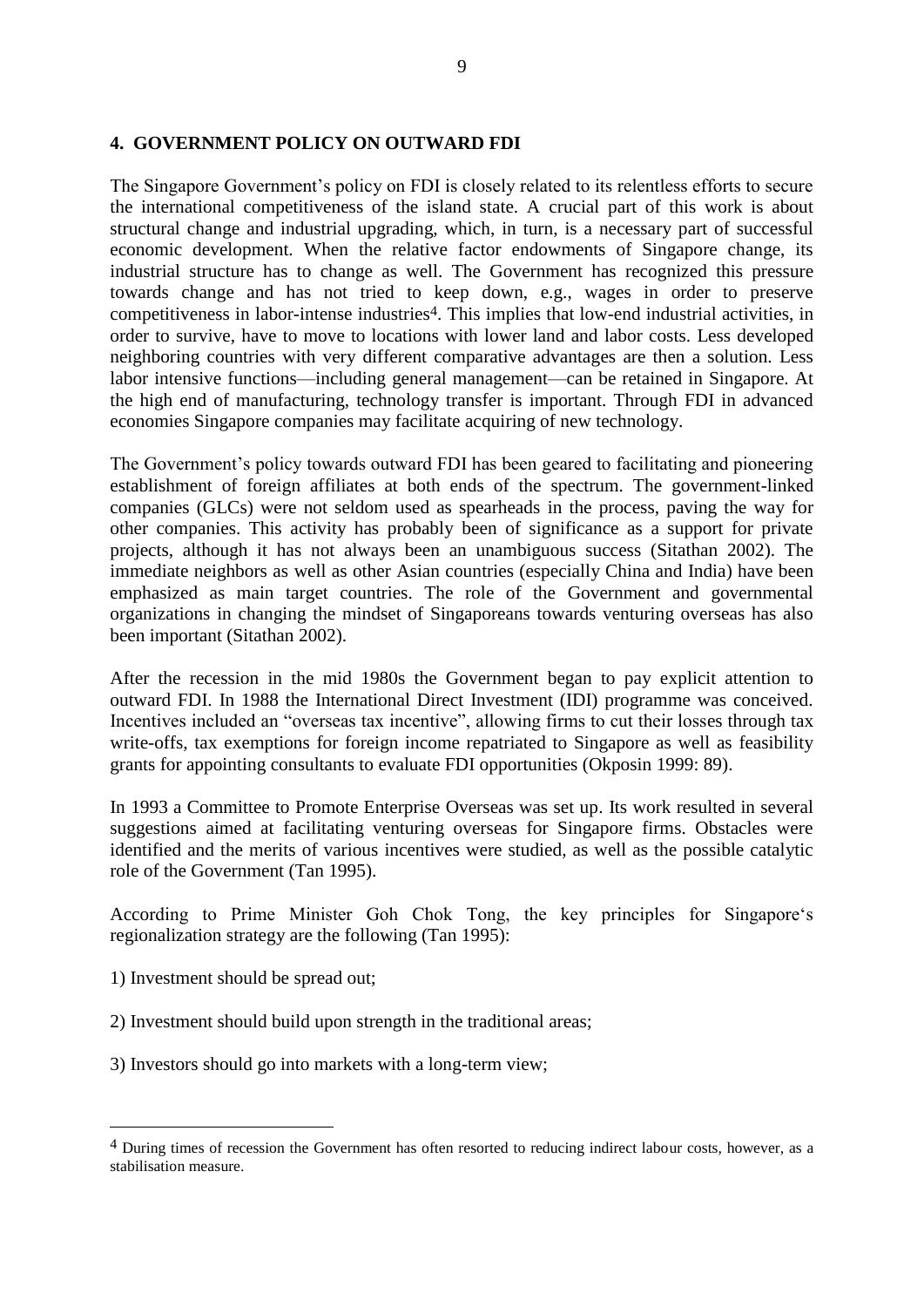4) Singapore investment must benefit the host countries (e.g., in the form of training or technology transfer);

5) Singapore companies must be good corporate citizens.

More concretely, the regionalization effort of the Government included several different measures (Chia 1996, Tan 1995, Tan 1995/96: 11-18):

- Taking the lead in venturing overseas. Many activities were in infrastructural development, for instance setting up industrial parks in China, India, Riau and Vietnam;
- Forming business fora at the government (or regional or municipal) level;
- Facilitating for local SMEs (for example, the Economic Development Board (EDB) set up an International Business Development Strategic Business Unit (SBU); GLCs and statutory boards may form partnerships and consortia, selling expertise, identifying business opportunities, providing access to government officials, etc.);
- Collaboration with Western multinational companies (MNCs). (The latter become tenants in industrial parks, forming partnerships with Singapore companies, using Singapore as their regional headquarters);
- Providing financial assistance and incentives, e.g., the Local Enterprise Finance (LEF) (Overseas) scheme<sup>5</sup>. There are also a number of fiscal incentives, such as tax exemption for up to 10 years. Capital losses from the sale of shares can be deducted from the investor's other income, double deduction of certain expenditures (feasibility studies, establishment of overseas office etc.) is allowed. Tax exemption is granted for gains from investment of shares, dividends from foreign investment and interest from convertible loan stock
- Personal and family support related to, e.g., education of children and to reconciling problems of National Service and frequent overseas traveling.

## **5. EXPLAINING SINGAPORE'S FDI: EARLIER RESEARCH**

 $\overline{a}$ 

Research results on Singapore's outward FDI are surprisingly scarce, considering the fact that these are quite substantial. The statistical survey reports provide an excellent data base and overview of the facts as they stand, but do not really attempt to explain what has been going on, apart from some basic observations. Thus the small size of the Singapore economy which makes firms dependent on expanding to foreign markets if they want to grow has been mentioned. In that context the promising prospects of especially neighboring Asian markets has also been stressed. Additionally, investment is seen as a way of overcoming labor scarcity and the threat of protectionism. The need to relocate to lower-cost production sites (in terms of labor, land and raw materials) in order to maintain a competitive edge is mentioned as well (Govt of Singapore 1991, 1995, 1997).

<sup>5</sup> The scheme was actually set up before the Committee, in 1992, but was reviewed as part of its work.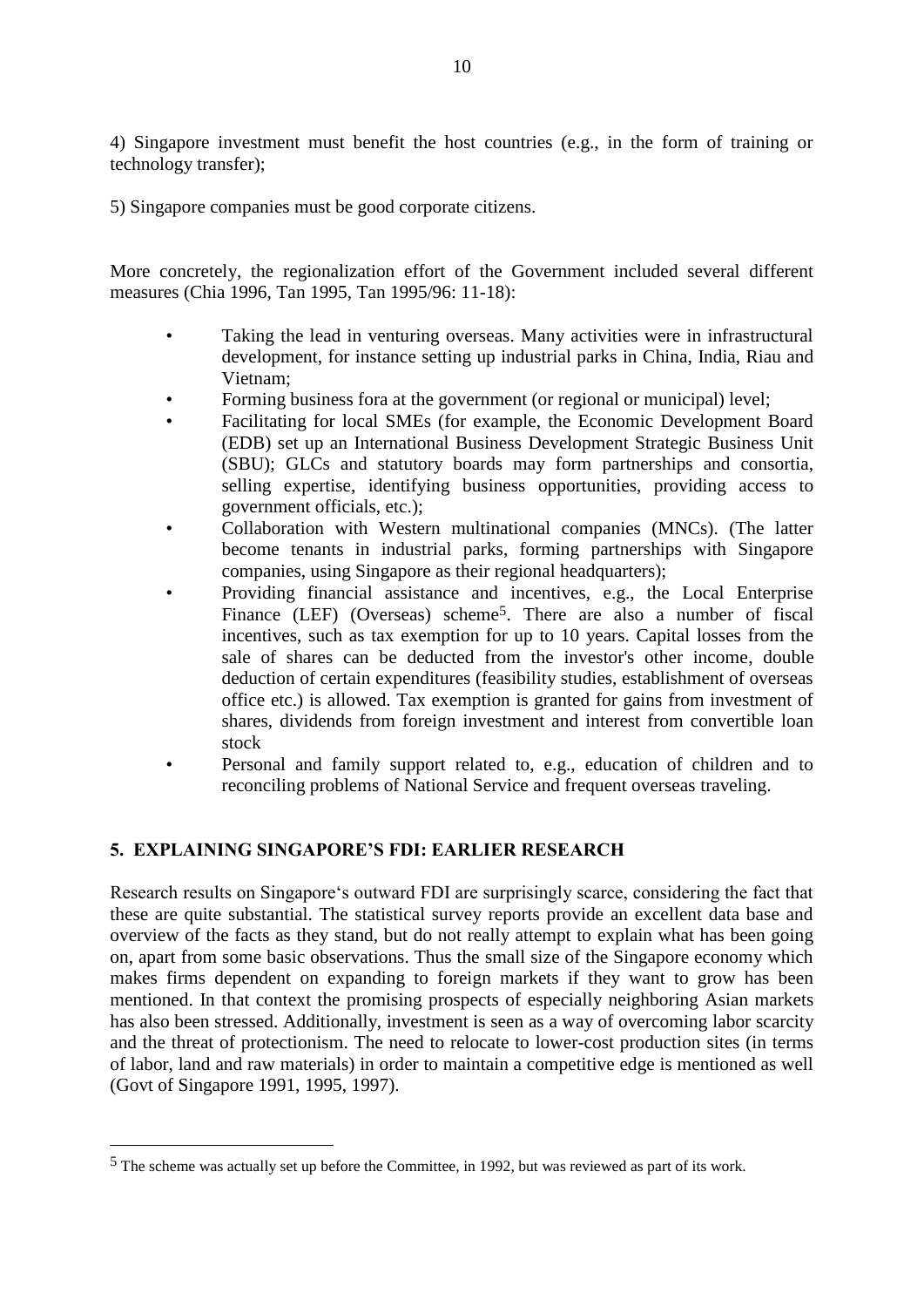As to more analytical approaches, Aggarwal (1985) Lee (1991, 1994), Pang and Komaran (1985) and Lim and Teoh (1986) dealt with various aspects of Singapore‗s outward FDI. Although useful, all these are rather dated by now, however. This is also the case for two MBA theses by Komaran (1986) and Ee (1991), respectively.

Somewhat newer contributions are Tan (1995) and Tan (1995/1996), who concentrate on the political economy and government strategy of FDI and Chia (1996) who deals with intra-ASEAN FDI and emphasizing, by and large, the same basic factors driving the outward FDI that were mentioned already. Also the unilateral liberalization that took place in ASEAN after the mid 1980s was mentioned as a facilitating factor for regional FDI. Chia (2000) touches on Singapore FDI only in passing while mentioning the same type of factors again, but also the economic and political security aspect. The common trait of these studies is that they do not offer much formal empirical testing of the explanations suggested. Tan (1995), however, reports the results of a survey from 1991, made at the Nanyang Technical University, which provides primary information on why Singapore firms choose to globalize. Unfortunately the results turned out not to be that informative, probably because of the design of the questionnaire6.

The most thorough recent analysis is Okposin (1999). His approach was to investigate individual firms with the aim of determining which "push" and "pull" factors influence their decision to invest abroad. Possible differences in that respect between domestic and foreign firms were also looked into. Unfortunately, the GLCs declined participating in the study. This is not without significance, since the GLC represent a big share (we do not know exactly how big) of domestic companies' FDI and may possibly have a broader strategy as to, e.g., "the national interest" than private firms (cf. Chia 2000, Okposin 1999: 93, Tan 1995/96: 32).

According to Okposin's results, the most prominent push factors were, in order of importance, labor shortage, high labor cost, high land and rental cost, the Government's industrial restructuring strategy and the limited domestic market. Government support was deemed the least important factor with a very low score. The leading pull factors, in turn, were: Availability of cheap labor, political stability, cheap land and raw material, large market and shared language, culture and religion<sup>7</sup>. It is interesting that factors like tax incentives and trade barriers and market protection—often regarded as crucial for FDI—were perceived as the least important factors. (Okposin 1999:125). When domestic and foreign firms are taken separately some differences can be noticed<sup>8</sup>, although the rank correlation between the importance of different factors for the two groups is fairly high.

<sup>6</sup> According to the survey the reasons for globalising were: to expand operations, seek new opportunities, gain competitive advantage across frontiers, diversify, increase market share, support Singapore government policy, enjoy economies of scale, for survival purposes, to take advantage of tax incentives offered by the Singapore government, compensate for too much local competition (Tan 1995).

<sup>7</sup> The last factor suggests that the actors in both home and host country are likely to be ethnic Chinese.

<sup>&</sup>lt;sup>8</sup> The biggest differences are found in the cases of "shared language etc." (more important for domestic companies) and "good infrastructure" (more important for foreign companies) (Okposin 1999:137-38). In both cases the differences are easy to understand.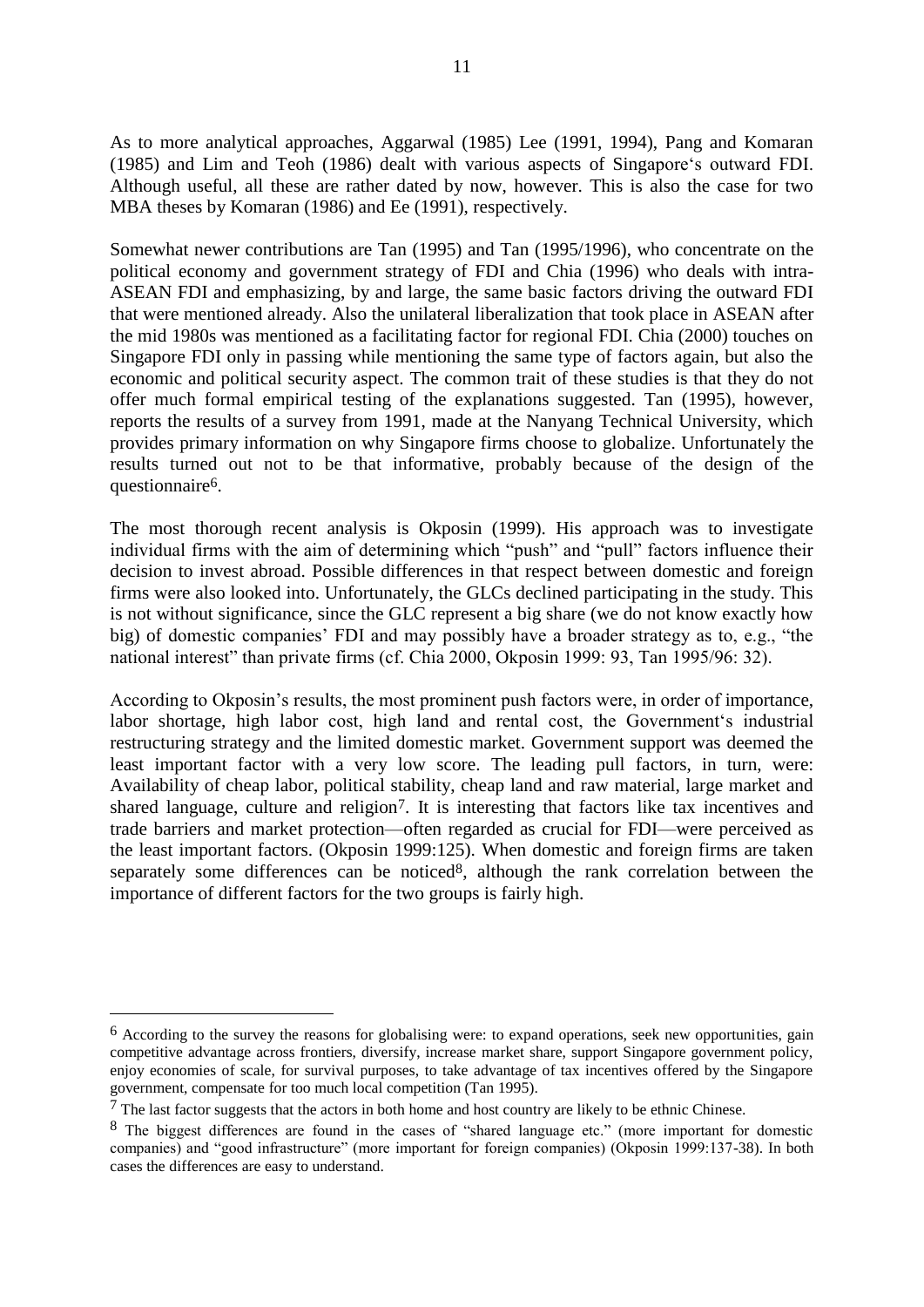#### **6. DETERMINANTS OF SINGAPORE'S OUTWARD FDI: AN EMPIRICAL STUDY**

The aim of this chapter is to determine factors at the macro level that can explain the FDI of Singapore to different host countries. (No attempt is made to explain the total volumes of FDI.) In spite of the fact that economists have been interested in foreign investment for several decades there is no universally accepted theory, however. Instead there are many different theories, dealing with different aspects of the investment problem. Most, but not all of them start out from the decision problem of a single firm. Should it produce at home and export its products, export its technology or go abroad itself? If it does decide to go abroad, what host country should it choose? As noted by Lizondo (1991), most of the theories have some empirical support but no single theory has been able to decisively refute its rivals. For surveys of the theories on FDI, see, e.g., Agarwal (1980), Blomström, Kokko and Zejan (2000), and Lizondo (1991).

The difficulties of empirically assessing the determinants of FDI are well known, beginning from the unsettled field of theoretical explanations. The investments are influenced by factors in both home and host economies as well as by economic-political measures and purely political issues. The starting point for the present analysis was Dunning's so-called eclectic theory (see, e.g. Dunning 1988). This is because it embraces, more or less explicitly, many of the hypotheses on FDI central in several other theories and also because Dunning's model during recent years has been used extensively to the point of obtaining a position as "standard" procedure".

According to the eclectic approach FDI are explained by a combination of three types of factors: ownership, internalization and location advantages. The ownership advantages are firm-specific advantages, such as technology, brand name, managerial or marketing knowhow, etc., determining a firm's competitive advantage over other companies. Internalization factors explain why a firm may be unwilling to license its technology. Such factors are, e.g., the risk of abuse by the licensee and the difficulties and cost for monitoring the license agreement. Location advantages, finally, makes it advantageous to use ownership and internalization advantages at a certain location, where they can be combined with local factors of production. Favorable factor prices, transport costs and the institutional and political environment are examples of such advantages. A FDI requires that all these three factors are present—otherwise it would be preferable either to produce at home and export the goods or to license the technology instead of venturing overseas.

The operationalisation of Dunning's model is far from easy, however. One problem is that the model focuses on a firm, not on the FDI of a whole economy. Worse, however, is that the theoretical concepts used in the model do not have obvious empirical counterparts. One has to make do with a set of rather crude proxies, which makes interpretation of the results uncertain. The "solution" of this problem here was to use a set of variables which have been used in several studies before, which a least gives some possibilities to compare the results with those of other authors. The choice of explanatory variables follows that of Dobson (1993) and Thompson and Poon (1998) to a great extent9.

<sup>9</sup> Variables related to internalisation advantages are difficult to assign at the macro level and are not included here. Dobson (1993), studying Japanese FDI, used cumulative Japanese FDI to capture this aspect, arguing that earlier Japanese investments made it possible for new investors to take advantage of familiar suppliers etc.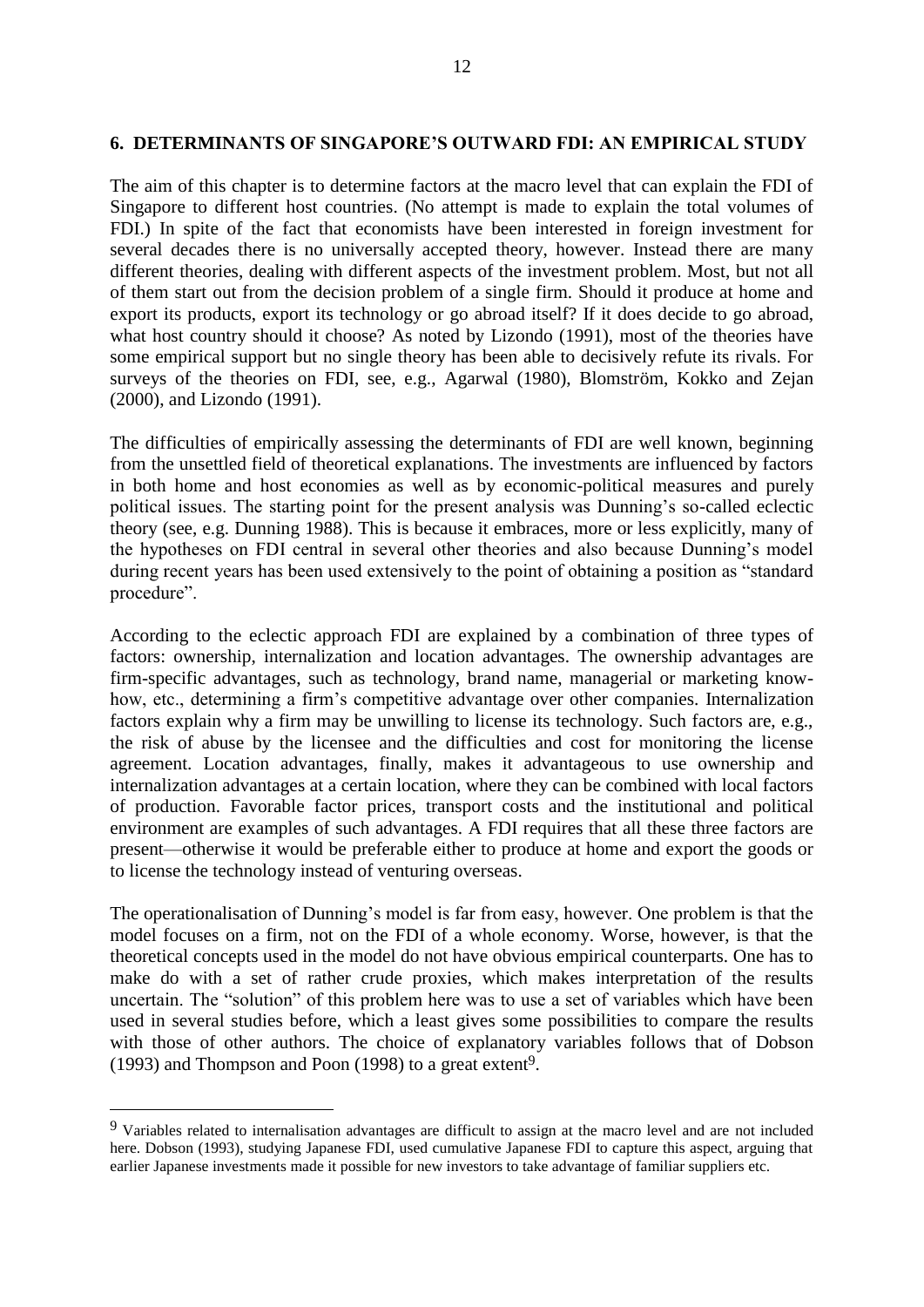The variables selected, and rationales for selecting them, were as follows:

 $FDI = Foreign Direct Investment (D3) (stock); this is the dependent variable.$ 

 $MKT = Size$  of the host country market, measured by the gross domestic product of the host country. (Although this variable has no unambiguous justification in theory—except in a world with high trade barriers—is usually included, in one form or another, in empirical models of FDI, and is usually significant as well (Lizondo 1991). One tentative explanation is that an investor who wants to supply a whole region from a limited number of production units is likely to locate in the big countries first.) The coefficient should have a positive sign.

 $MKTG = Growth of the market, measured by the growth rate of the GDP over the preceding$ ten years. The rationale is that a rapid growth of a market suggests that the competition for buyers is less intense than in a stagnating market. The expected sign of the coefficient is positive.

 $MEXP/EXP = The ratio between manufactured exports<sup>10</sup> and total exports. This is the proxy$ chosen for market-related ownership advantage, following Dobson (1993) and Thompson and Poon (1998). The argument is that the more advanced a country's export structure is (the higher the MEXP/EXP ratio) the more technically advanced would the local competition be and the less scope for ownership advantage for the investor would there be. The sign of the coefficient should be negative.

 $MIMP/IMP = The ratio between manufactured imports and total imports. This is a proxy for$ import substitution, used originally by Urata (1991). The idea is that a low level of the measure indicates a protective trade regime which, in turn, should induce firms to invest and produce locally instead of exporting<sup>11</sup>. A negative coefficient should therefore be expected.

 $LABCOST = Labor cost per worker in manufacturing during five preceding years, or closest$ period available in the statistics). This variable is rather obvious, as low labor costs is routinely put forth as a reason for FDI. The sign should be negative.

 $FREE = an index of "economic freedom" was included, in order to capture the significance of$ strong institutional foundations<sup>12</sup>. The index goes from 1 to 5 with a lower value representing a higher degree of "freedom". The figures provided by the Heritage Foundation (O'Driscoll, Holmes and O'Grady 2002) were used when available, otherwise transformed values from Gwartney et al. (1996) were used. (Chaining two indices should not matter much since the index basically provides a rank ordering.) The expected sign of the coefficient is negative.

A dummy, ASEAN, was introduced to capture possible effects of the ASEAN integration schemes (see, e.g., ASEAN Secretariat 1997).

<sup>10 &</sup>quot;Manufactured" exports and imports refer to SITC groups 5–8.

<sup>&</sup>lt;sup>11</sup> In the literature varying explanations for what should be expected from the sign has been expressed, often with unclear justifications, see Dobson (1993) and Thompson and Poon (1998).

<sup>&</sup>lt;sup>12</sup> Factors included in the index are: Corruption, non-tariff trade barriers, fiscal burden of government, rule of law, regulatory burden, restrictions on banks, labour market regulations and black market activities (O'Driscoll, Holmes and O'Grady 2002: ch. 5).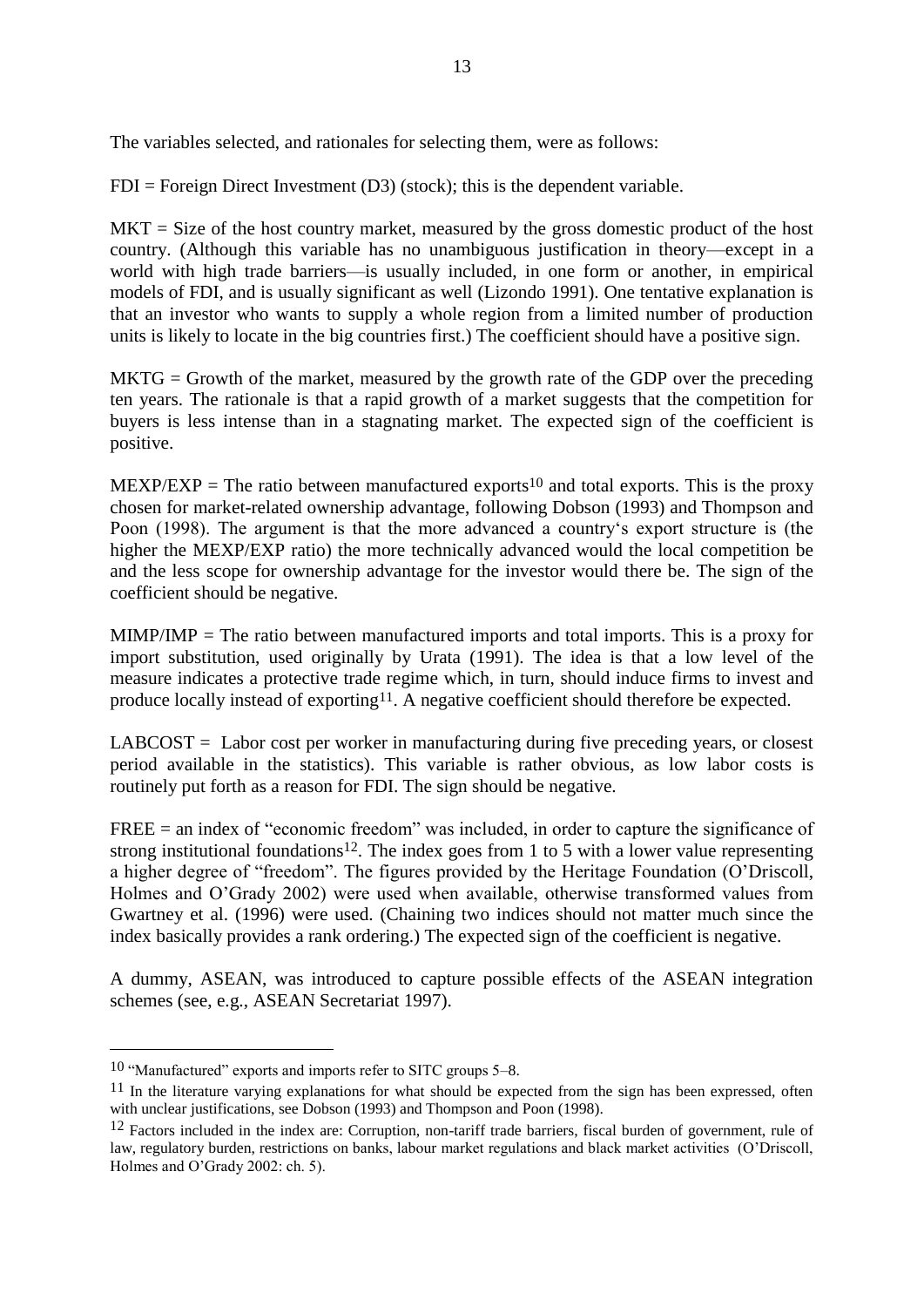Furthermore, two dummies were used as shift variables as data from several years were used in the estimations. Basically these are intended to (roughly) correct for the different overall level of FDI in different years, including differences due to changing coverage.

|                      | <b>Run I</b> | <b>Run II</b> |
|----------------------|--------------|---------------|
| Independent variable |              |               |
| Constant             | $-4.471$     | $-2.868$      |
|                      | $(-0.623)$   | $(-0.531)$    |
| <b>MKT</b>           | 0.147        |               |
|                      | (0.762)      |               |
| <b>MKTG</b>          | 0.001        |               |
|                      | (0.003)      |               |
| MEXP/EXP             | $-0.144$     |               |
|                      | $(-0.255)$   |               |
| MIMP/IMP             | 3.432        | 3.113         |
|                      | $(2.670)**$  | $(2.759)$ *** |
| <b>LABCOST</b>       | $-0.472$     | $-0.367$      |
|                      | $(-1.938)*$  | $(-2.526)$ ** |
| <b>FREE</b>          | $-0.999$     | $-0.876$      |
|                      | $(-1.409)$   | $(-1.520)$    |
| <b>ASEAN</b>         | $-0.023$     |               |
|                      | $(-0.038)$   |               |
| D1                   | $-1.273$     | $-1.246$      |
|                      | $(-2.094)*$  | $(-2.431)$ ** |
| D2                   | 0.351        | 0.365         |
|                      | (0.785)      | (0.876)       |
| $R^2$ (adj.)         | 0.31         | 0.377         |
| F statistic          | 2.899**      | 5.591***      |

Table 2. Regression results

Note: t-values in parentheses. \*\*\*, \*\* and \* denote significance at 1, 5 and 10 percent, respectively.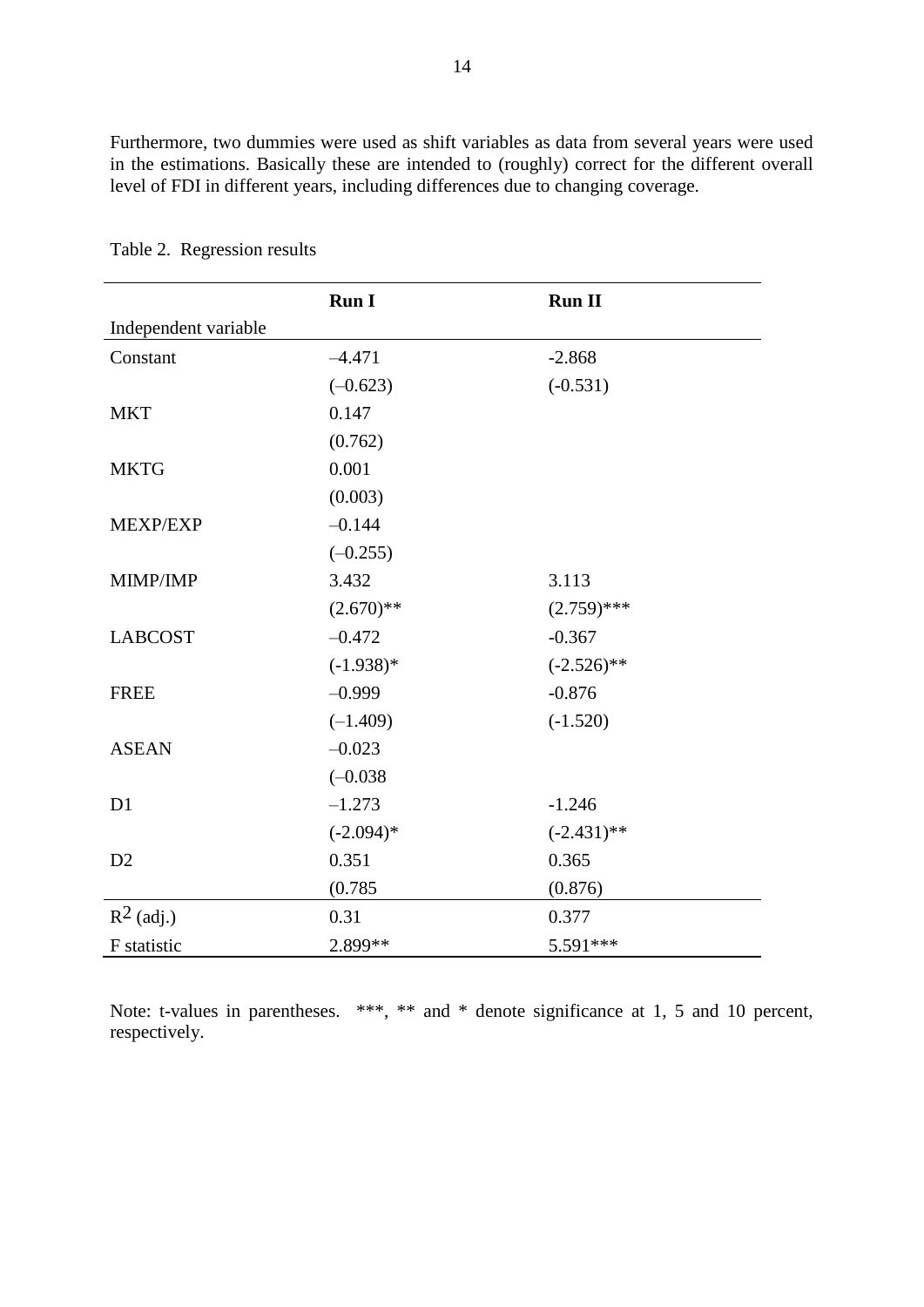In order to overcome the problem with a small number of observations, data from 1990, 1995 and 1999 were pooled<sup>13</sup>. It should be noted that Singapore's FDI are not reported separately for all countries but for a selection only, the "most important" host countries. The sample is therefore not random, which is another cause for caution when the results are interpreted. The model was estimated in a log linear form as some preliminary experiments suggested problems with heteroskedasticity for a simple linear model. The independent variables were checked for intercorrelation but no problems could be detected there.

The results of the regression runs are reported in Table 2. Run I denotes the results of the full model and Run II reports the results when obviously insignificant variables are left out.

Because of circumstances explained above, any conclusions from the estimations must be drawn with great caution and are very tentative. All in all, the explanatory value of the model is modest although not extremely poor considering the cross-section type of data that were used. However, a large part of the FDI could not be explained with this type of model which may, for example, contribute to a general perception that economic and political security reasons play a role in Singapore's investment strategies (as carried out by GLCs and statutory boards) 14. It seems that the market size related variables are not of any significance in the case of Singapore, in opposite to what has been found in studies on many other countries. Ownership advantage, as measured here, does not play any role either. This could mean that the location advantages are the important ones for the Singapore investors. It may also be, however, that the crucial ownership advantage of Singapore firms is familiarity with Asian business culture(s) but such a variable would have been difficult to introduce here. It may be noted that the same variable behaved ambiguously also in Thompson and Poon (1998).

Protectionist trade policy, as measure by MIMP/IMP is highly significant, but the sign of the coefficient is positive, not negative, as expected. This means that import-substituting policies do not seem to attract Singapore investors who apparently choose to go mainly for countries with relatively liberal trade policies. A conclusion may be that the investors are aiming more at the world markets than at the protected local markets. The institutional conditions, captured in FREE, seem to have the expected influence but the coefficient is not significant at conventional levels15. Labor costs (LABCOST) appear with the expected sign (negative). Finally, membership of ASEAN as such does not appear to be an important determinant of Singapore's FDI, although a large part of the FDI actually goes to these countries. Comparing Run I with Run II shows that leaving out clearly insignificant variables does not change the general picture. In fact, the estimated coefficients remained roughly unchanged.

<sup>&</sup>lt;sup>13</sup> A rather long interval between the years selected was preferred in order to have enough variability in the independent variables.

<sup>&</sup>lt;sup>14</sup> This does not necessarily mean that profitability concerns are less important than otherwise but that the strategic horizon may be longer than for a private company.

<sup>15</sup> The level of significance is 17 percent in Run I and 14 percent in Run II.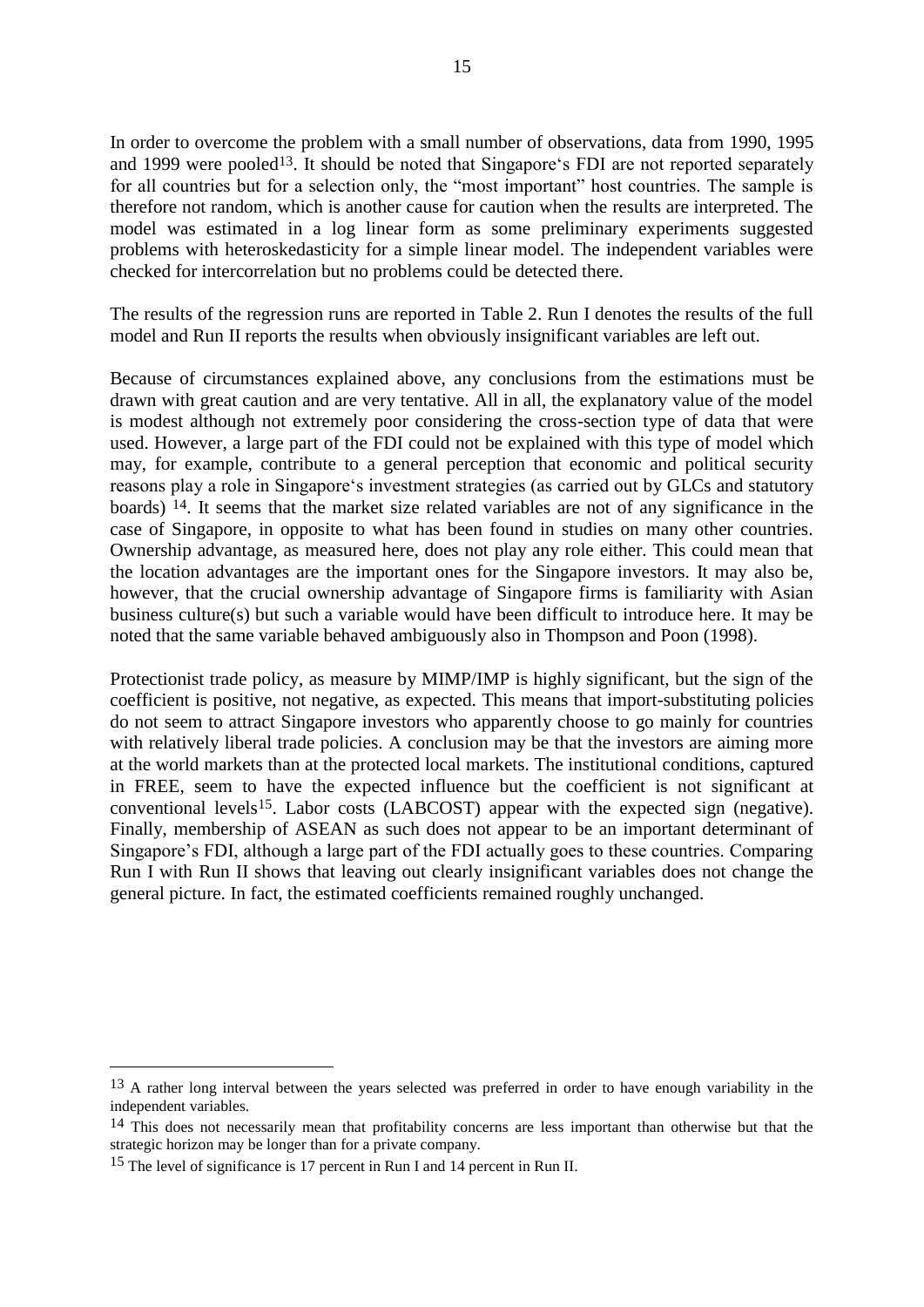#### **7. CONCLUSIONS**

The outward FDI of Singapore have increased rapidly during the last few decades, a development that strongly contributes to a deeper integration of the country's economy with that of other countries in the region. A good deal of investment is targeting other parts of the world as well, especially Western Europe and the United States. Among the reasons for the increasing FDI have been mentioned the small domestic markets, the high cost of labor and land the opportunities that are emerging in neighboring countries. Moreover, it has been Government policy to promote building an "external wing" for Singapore. In terms of equity capital this "wing" now represents about 12 percent of the domestic economy of Singapore. In this paper an attempt at explaining the determinants of Singapore's FDI using a systematic econometric approach was also made. The results suggest that access to (more or less) protected markets does not seem to be important for Singapore investors. The labor costs seem to plays some role, however, as can be expected, but membership in ASEAN does not, as such, encourage Singapore FDI. Much of the variation in FDI to different countries remains unexplained, however. Although one may speculate about the role of national security strategy as a reason for this, we do not really know to what extent this may be the case. Finally, because of statistical reasons, as well as due to a somewhat shaky theoretical framework, the results should be interpreted with great caution and are, at best, tentative. More research is certainly needed before more solid arguments can be put forth.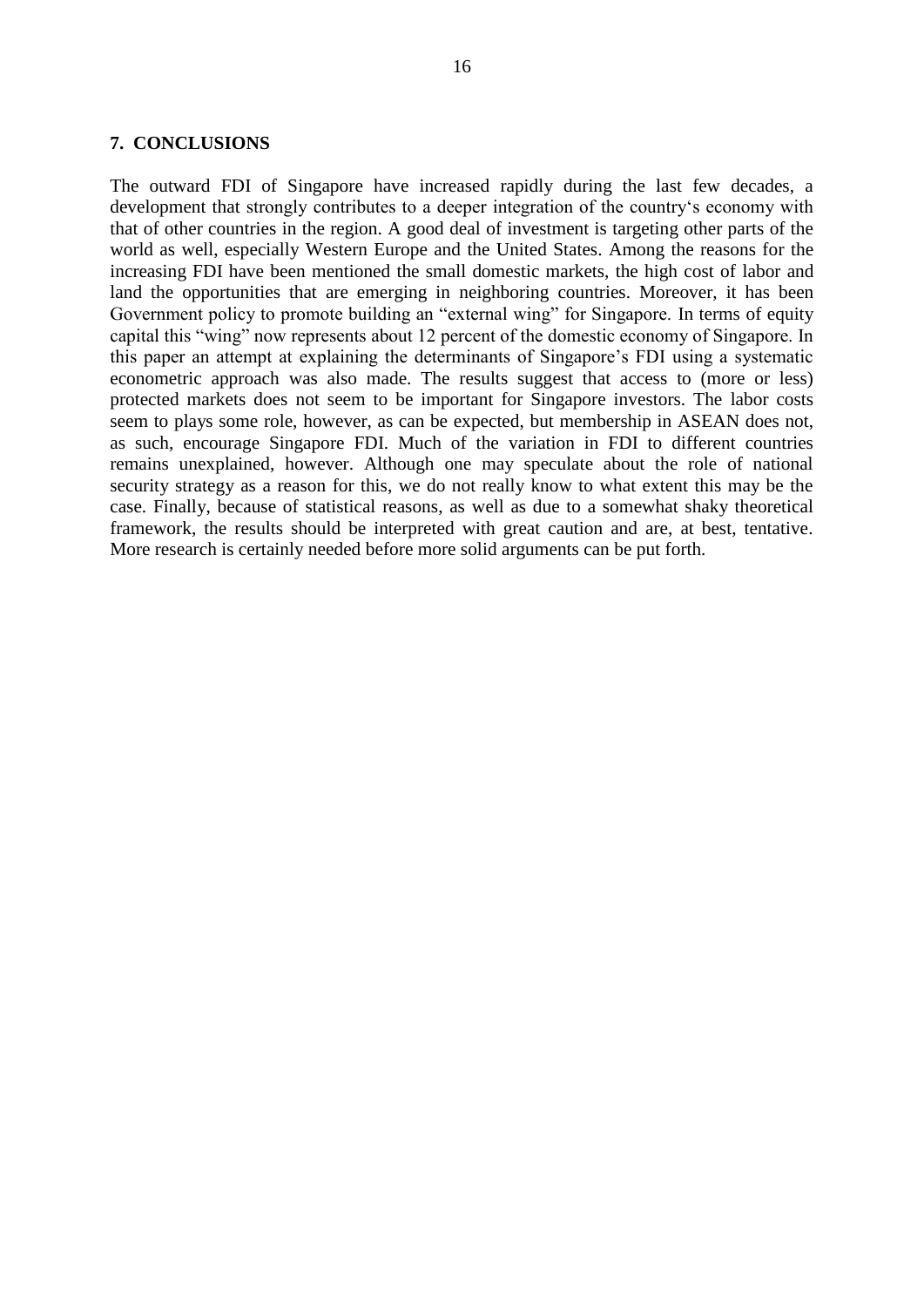## **REFERENCES**

Agarwal, Jamuna P. (1980), "Determinants of Foreign Direct Investment", Weltwirtschaftliches Archiv, Vol. 116, p. 739-773.

Aggarwal, Raj (1985), "Emerging Third World Multinationals: A Case Study of the Foreign Operations of Singapore Firms", Journal of Contemporary Southeast Asia, Vol. 7, p. 193– 208.

ASEAN Secretariat (1997), ASEAN Economic Co-operation: Transition and Transformation. Singapore: Institute of Southeast Asian Studies.

Blomström, Magnus; Kokko, Ari and Zejan, Mario (2000), Foreign Direct Investment. Firm and Host Country Strategies. Basingstoke and London: Macmillan.

Chia Siow Yue (1996), Intra-ASEAN Direct Investment: Present, Future Directions and Policy Implications. Paper for presentation at the Seminar on the Promotion of Foreign Direct Investment in the Context of ASEAN Investment Area, 23-24 May 1996, Bangkok.

Chia Siow Yue (2000), "Singapore's Response to the Challenge of the Asian Crisis and Globalisation", in Masuyama, Seiichi, Vandenbrink, Donna and Chia Siow Yue (eds.), Restoring East Asia's Dynamism. Tokyo and Singapore: Nomura Research Institute and Institute of Southeast Asian Studies.

Dobson, Wendy (1993), Japan in East Asia: Trading and Investment Strategies. Singapore: Institute of Southeast Asian Studies.

Ee Hock Chye (1991), Foreign Direct Investment from Singapore Manufacturing Sector. MBA Thesis, National University of Singapore, Singapore.

Dunning, John; van Hoesel, Roger and Narula, Rajneesh (1998), "Third World Multinationals Revisited: New Developments and Theoretical Implications", in Dunning, John (ed.), Globalization, Trade and Foreign Direct Investment. Oxford and New York: Pergamon Press.

Government of Singapore (various years), Singapore's Investment Abroad. Dept. of Statistics, Singapore.

Gwartney, James; Lawson, Robert and Block, Walter (1996), Economic Freedom of the World 1975–1995. Vancouver: The Fraser Institute.

Komaran, R.V. (1986), Singapore Investment in China. MBA Thesis, National University of Singapore, Singapore.

Lee Tsao Yuan (1991), Growth Triangle: The Johor-Singapore-Riau Experience. Singapore: Institute of Southeast Asian Studies.

Lee Tsao Yuan (1994), Overseas Investment— Experience of Singapore Manufacturing Companies. Singapore: Institute of Policy Studies and McGraw-Hill.